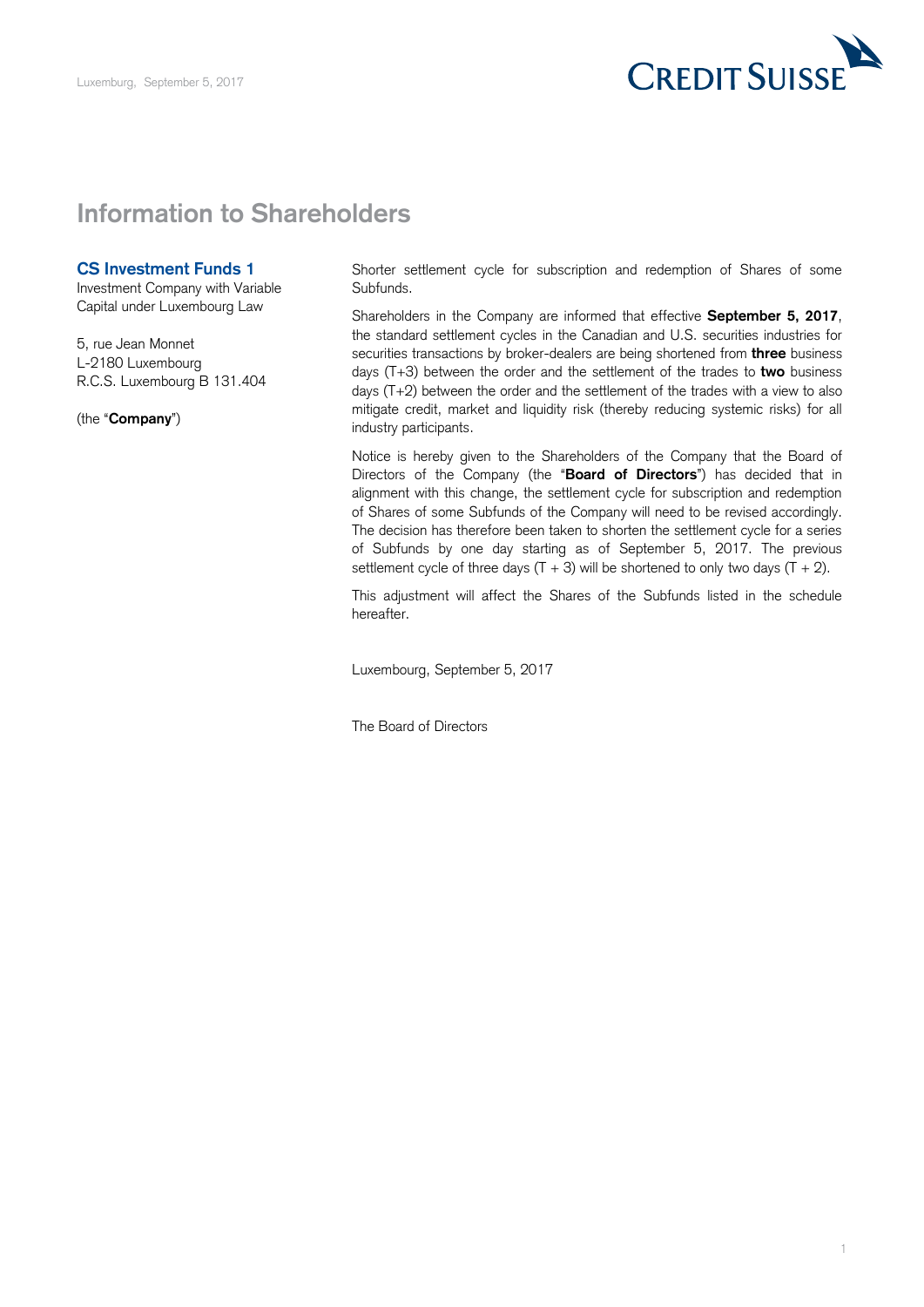

|                                                          |                   |                 |              |              | <b>Settlement cycle</b> | <b>Settlement cycle</b> |
|----------------------------------------------------------|-------------------|-----------------|--------------|--------------|-------------------------|-------------------------|
| <b>Subfunds of</b>                                       | <b>Unit/Share</b> |                 |              |              | until cut-off           | as from cut-off         |
| <b>CS Investment Funds 1</b>                             | <b>Class</b>      | <b>Currency</b> | <b>ISIN</b>  | <b>VALOR</b> | 4 September 2017        | 5 September 2017        |
| Credit Suisse (Lux) AgaNola Global Convertible Bond Fund | $\sf B$           | <b>USD</b>      | LU0458985982 | 10670988     | $T+3$                   | $T+2$                   |
| Credit Suisse (Lux) AgaNola Global Convertible Bond Fund | <b>BH</b>         | <b>CHF</b>      | LU0458986014 | 10670990     | $T+3$                   | $T+2$                   |
| Credit Suisse (Lux) AgaNola Global Convertible Bond Fund | <b>BH</b>         | <b>EUR</b>      | LU0458986105 | 10670991     | $T+3$                   | $T+2$                   |
| Credit Suisse (Lux) AgaNola Global Convertible Bond Fund | <b>CBH</b>        | <b>EUR</b>      | LU1546464345 | 35224423     | $T+3$                   | $T+2$                   |
| Credit Suisse (Lux) AgaNola Global Convertible Bond Fund | $\overline{FB}$   | <b>USD</b>      | LU0324196665 | 3449721      | $T+3$                   | $T+2$                   |
| Credit Suisse (Lux) AgaNola Global Convertible Bond Fund | FBH               | CHF             | LU0324197556 | 3449820      | $T+3$                   | $T+2$                   |
| Credit Suisse (Lux) AgaNola Global Convertible Bond Fund | <b>FBH</b>        | <b>EUR</b>      | LU0324197390 | 3449818      | $T+3$                   | $T+2$                   |
| Credit Suisse (Lux) AgaNola Global Convertible Bond Fund | IB                | <b>USD</b>      | LU1515062245 | 34491659     | $T+3$                   | $T+2$                   |
| Credit Suisse (Lux) AgaNola Global Convertible Bond Fund | <b>IBH</b>        | CHF             | LU1515062161 | 34491657     | $T+3$                   | $T+2$                   |
| Credit Suisse (Lux) AgaNola Global Convertible Bond Fund | <b>IBH</b>        | <b>EUR</b>      | LU1089177338 | 24943198     | $T+3$                   | $T+2$                   |
| Credit Suisse (Lux) AgaNola Global Convertible Bond Fund | <b>IBH</b>        | <b>EUR</b>      | LU1515062088 | 34491656     | $T+3$                   | $T+2$                   |
| Credit Suisse (Lux) AgaNola Global Convertible Bond Fund | <b>IBH</b>        | <b>CHF</b>      | LU1515061940 | 34491653     | $T+3$                   | $T+2$                   |
| Credit Suisse (Lux) AgaNola Global Convertible Bond Fund | UB                | <b>USD</b>      | LU1144398358 | 26349671     | $T+3$                   | $T+2$                   |
| Credit Suisse (Lux) AgaNola Global Convertible Bond Fund | <b>UBH</b>        | <b>CHF</b>      | LU1144398432 | 26349690     | $T+3$                   | $T+2$                   |
| Credit Suisse (Lux) AgaNola Global Convertible Bond Fund | <b>UBH</b>        | <b>EUR</b>      | LU1144398515 | 26349698     | $T+3$                   | $T+2$                   |
| Credit Suisse (Lux) Contingent Capital Euro Fund         | <b>DBH</b>        | <b>USD</b>      | LU1238154758 | 28325639     | $T+3$                   | $T+2$                   |
| Credit Suisse (Lux) Contingent Capital Euro Fund         | $\mathsf{IB}$     | <b>EUR</b>      | LU1160526791 | 26493403     | $T+3$                   | $T+2$                   |
| Credit Suisse (Lux) Contingent Capital Euro Fund         | $\overline{OB}$   | <b>EUR</b>      | LU1160527849 | 26495929     | $T+3$                   | $T+2$                   |
| Credit Suisse (Lux) Contingent Capital Euro Fund         | <b>QBH</b>        | <b>CHF</b>      | LU1160528144 | 26495932     | $T+3$                   | $T+2$                   |
| Credit Suisse (Lux) Contingent Capital Euro Fund         | <b>QBH</b>        | <b>USD</b>      | LU1160528490 | 26495939     | $T+3$                   | $T+2$                   |
| Credit Suisse (Lux) Focused Bond Fund                    | <b>DB</b>         | <b>USD</b>      | LU1166641354 | 26580401     | $T+3$                   | $T+2$                   |
| Credit Suisse (Lux) Focused Bond Fund                    | EB                | <b>USD</b>      | LU1166642915 | 26607290     | $T+3$                   | $T+2$                   |
| Credit Suisse (Lux) Focused Bond Fund                    | $\overline{B}$    | <b>USD</b>      | LU1166642592 | 26607283     | $T+3$                   | $T+2$                   |
| Credit Suisse (Lux) Focused Bond Fund                    | <b>IBH</b>        | <b>CHF</b>      | LU1166642675 | 26607285     | $T+3$                   | $T+2$                   |
| Credit Suisse (Lux) Focused Bond Fund                    | <b>IBH</b>        | <b>EUR</b>      | LU1166642832 | 26607289     | $T+3$                   | $T+2$                   |
| Credit Suisse (Lux) Focused Bond Fund                    | QA                | <b>USD</b>      | LU1166641941 | 26607271     | $T+3$                   | $T+2$                   |
| Credit Suisse (Lux) Focused Bond Fund                    | QAH               | <b>CHF</b>      | LU1166642162 | 26607277     | $T+3$                   | $T+2$                   |
| Credit Suisse (Lux) Focused Bond Fund                    | QAH               | <b>EUR</b>      | LU1166642246 | 26607278     | $T+3$                   | $T+2$                   |
| Credit Suisse (Lux) Global Value Bond Fund               | A                 | <b>USD</b>      | LU1061737885 | 24292897     | $T+3$                   | $T+2$                   |
| Credit Suisse (Lux) Global Value Bond Fund               | AH                | <b>CHF</b>      | LU0953015418 | 21858249     | $T+3$                   | $T+2$                   |
| Credit Suisse (Lux) Global Value Bond Fund               | $\overline{AH}$   | <b>EUR</b>      | LU0953015251 | 21858251     | $T+3$                   | $T+2$                   |
| Credit Suisse (Lux) Global Value Bond Fund               | $\mathsf B$       | <b>USD</b>      | LU0458988226 | 10671058     | $T+3$                   | $T+2$                   |
| Credit Suisse (Lux) Global Value Bond Fund               | <b>BH</b>         | <b>CHF</b>      | LU0458988655 | 10671060     | $T+3$                   | $T+2$                   |
| Credit Suisse (Lux) Global Value Bond Fund               | <b>BH</b>         | <b>EUR</b>      | LU0458988812 | 10671063     | $T+3$                   | $T+2$                   |
| Credit Suisse (Lux) Global Value Bond Fund               | DB                | <b>USD</b>      | LU1002221247 | 23044507     | $T+3$                   | $T+2$                   |
| Credit Suisse (Lux) Global Value Bond Fund               | $E$ B             | <b>USD</b>      | LU0417723953 | 10020697     | $T+3$                   | $T+2$                   |